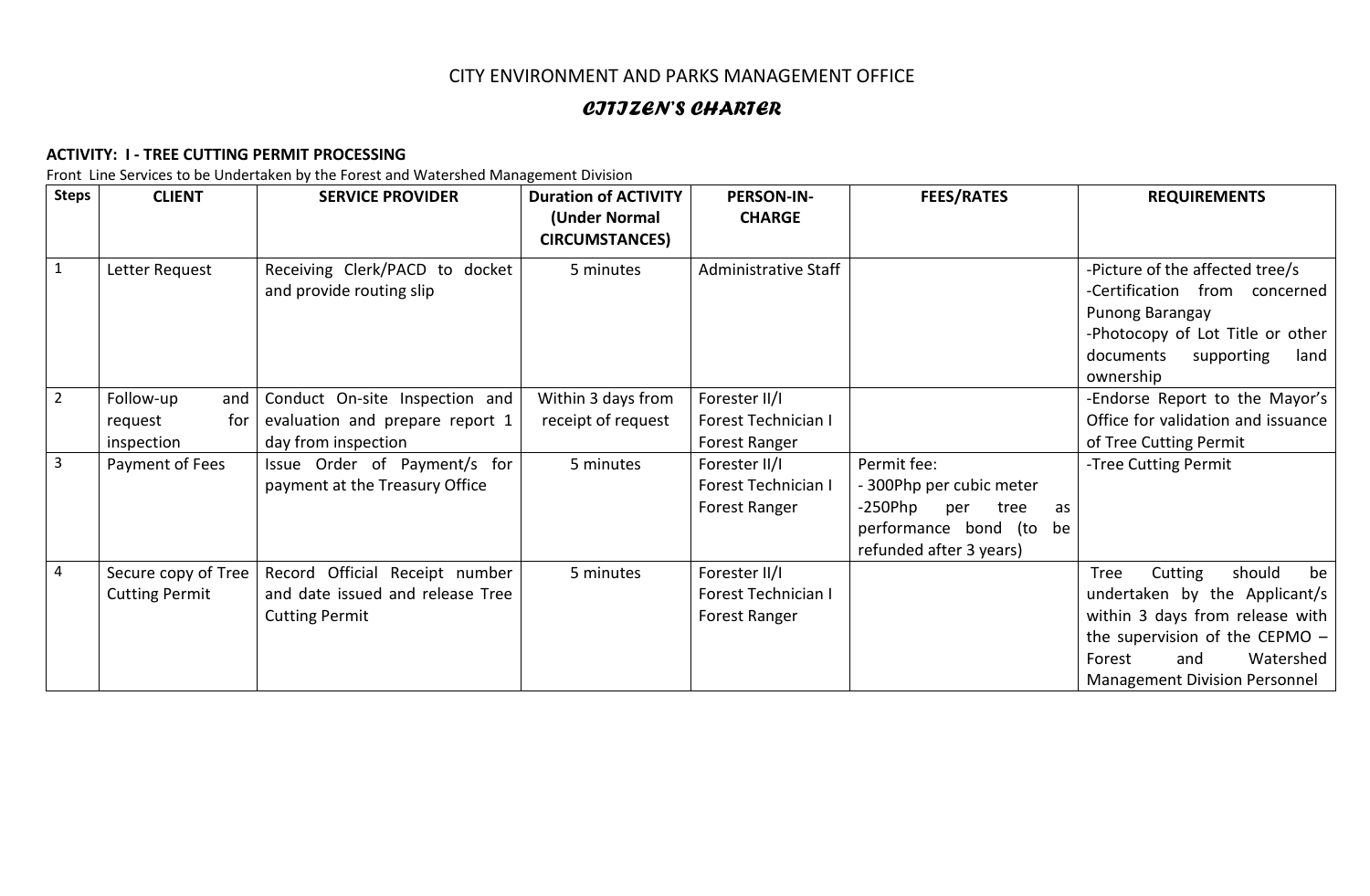# **II – TRANSPORT PERMIT PROCESSING (Logs/Lumber and other tree portions)**

Front line services to be undertaken by the Forest and Watershed Management Division

| <b>Steps</b>   | <b>CLIENT</b>                              | <b>SERVICE PROVIDER</b>                                                                     | <b>Duration of ACTIVITY</b><br>(Under Normal<br><b>CIRCUMSTANCES)</b> | <b>PERSON-IN-</b><br><b>CHARGE</b>                    | <b>FEES</b>                                                        | <b>REQUIREMENTS</b>                                                                                                                          |
|----------------|--------------------------------------------|---------------------------------------------------------------------------------------------|-----------------------------------------------------------------------|-------------------------------------------------------|--------------------------------------------------------------------|----------------------------------------------------------------------------------------------------------------------------------------------|
| $\mathbf 1$    | Letter Request                             | Receiving Clerk/PACD to docket<br>and provide routing slip                                  | 5 minutes                                                             | Administrative Staff                                  |                                                                    | -Photocopy of approved Tree<br><b>Cutting Permit</b><br>-Picture/s and inventory of the<br>lumber & other tree portions to<br>be transported |
| $2^{\circ}$    | for<br>Request<br>inspection               | Conduct On-site Inspection and<br>report 1<br>from<br>day<br>prepare<br>inspection          | Within 3 days from<br>receipt of request                              | Forester II/I<br>Forest Technician I<br>Forest Ranger |                                                                    | -Endorse Report to the Mayor's<br>Office for validation and issuance<br>of Transport Permit                                                  |
| $\overline{3}$ | Payment of Fees                            | Issue Order of Payment/s for<br>payment at the Treasury Office                              | 5 minutes                                                             | Forester II/I<br>Forest Technician I<br>Forest Ranger | Permit fee:<br>-Lumber or logs or firewood -<br>150Php/cubic meter | -Transport Permit                                                                                                                            |
| 4              | Request copy of<br><b>Transport Permit</b> | Record Official Receipt number<br>date issued and release<br>and<br><b>Transport Permit</b> | 5 minutes                                                             | Forester II/I<br>Forest Technician I<br>Forest Ranger |                                                                    | -Transport Permit should be<br>undertaken by the Applicant/s<br>within 3 days from release.                                                  |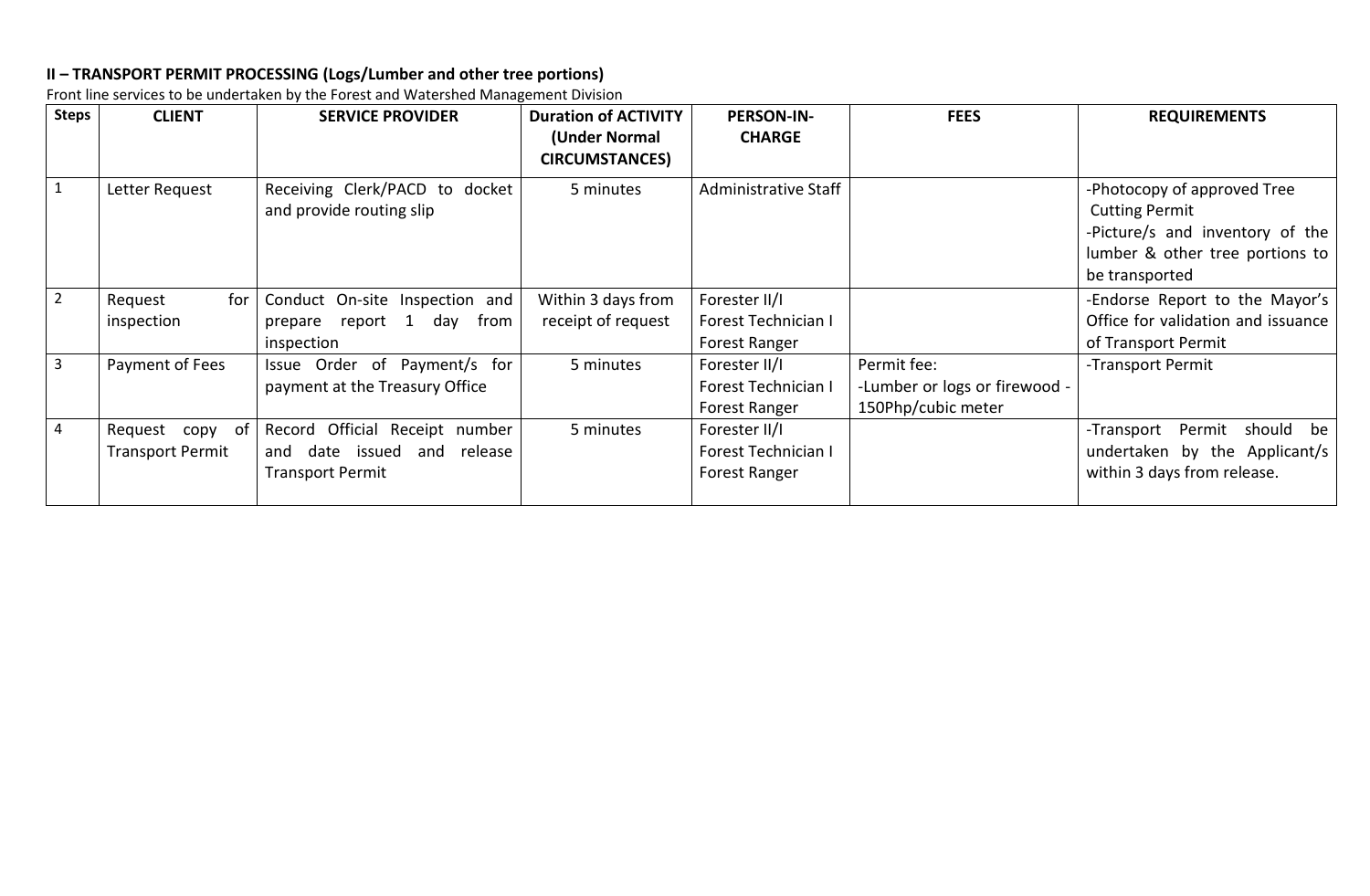## **III – ISSUANCE OF CERTIFICATION FOR OCCUPANCY PERMIT**

Front line services to be undertaken by the Forest and Watershed Management Division

| <b>Steps</b> | <b>CLIENT</b>                                                                           | <b>SERVICE PROVIDER</b>                                                     | <b>Duration of ACTIVITY</b><br>(Under Normal<br><b>CIRCUMSTANCES)</b> | <b>PERSON-IN-</b><br><b>CHARGE</b>          | <b>FEES</b>               | <b>REQUIREMENTS</b>                                                                                               |
|--------------|-----------------------------------------------------------------------------------------|-----------------------------------------------------------------------------|-----------------------------------------------------------------------|---------------------------------------------|---------------------------|-------------------------------------------------------------------------------------------------------------------|
|              | <b>Building</b><br>Present<br>application<br>Permit<br>with<br>complete<br>requirements | Receiving Clerk/PACD to docket and<br>provide routing slip                  | 5 minutes                                                             | Administrative Staff                        |                           | -Building permit<br>-Copy of lot title<br>-Approved Site Development Plan<br>-Photos of planted fruit trees/trees |
|              | for<br>Request<br>Inspection                                                            | inspection<br>Conduct<br>and prepare<br>Certification 1 day from inspection | 3 days                                                                | Forest Technician I<br><b>Forest Ranger</b> |                           | -Complete requirements                                                                                            |
|              | Payment of fees                                                                         | Issue Order of Payment and prepare<br>Certification                         | 10 minutes                                                            | Forest Technician I<br><b>Forest Ranger</b> | 50Php - Certification fee | -Payment at the Treasury Office                                                                                   |
|              | for<br>Request<br>Certification                                                         | Release Certification to Applicant/s                                        | 5 minutes                                                             | Forest Technician I<br><b>Forest Ranger</b> |                           | -Official Receipt                                                                                                 |

#### **IV. ISSUANCE OF CERTIFICATION FOR TREE PLANTING AS PRE-REQUISITE FOR MARRIAGE LICENSE APPLICATION**

Front line services to be undertaken by the Administrative Division and Forest and Watershed Management Division

| <b>Steps</b> | <b>CLIENT</b>          | <b>SERVICE PROVIDER</b>                  | <b>Duration of ACTIVITY</b><br>(Under Normal<br><b>CIRCUMSTANCES)</b> | <b>PERSON-IN-</b><br><b>CHARGE</b> | <b>FEES</b>               | <b>REQUIREMENTS</b>                   |
|--------------|------------------------|------------------------------------------|-----------------------------------------------------------------------|------------------------------------|---------------------------|---------------------------------------|
|              | Request for Order of   | Administrative<br>Staff<br>require<br>to | 5 minutes                                                             | Administrative Staff               |                           | <b>Tree Planting Schedule</b>         |
|              | Payment                | couples to accomplish Logbook for        |                                                                       |                                    |                           | Monday - 930AM to 1030AM              |
|              |                        | needed details                           |                                                                       |                                    |                           | Wednesday - 930AM to 1030AM           |
|              |                        |                                          |                                                                       |                                    |                           | Planting site: Burnham Park area      |
|              | Payment of fees        | Issue Order of Payment and prepare       | 10 minutes                                                            | Administrative Staff               | 50Php - Certification fee | -Payment at the Treasury Office       |
|              |                        | Certification                            |                                                                       |                                    |                           |                                       |
| 3            | Tree<br>Planting<br>as | Forest and Watershed personnel to        | 30 minutes                                                            | Forest Technician I                |                           | -Present Official Receipt             |
|              | scheduled              | assist couples in planting within the    |                                                                       | Forest Ranger                      |                           | -Each couple shall bring one (1) pine |
|              |                        | identified planting site                 |                                                                       |                                    |                           | tree seedling for planting            |
|              | Certification<br>Claim | Release Certification to Applicant/s     | 5 minutes                                                             | Administrative Staff               |                           |                                       |
|              | the<br>prepared<br>bv  |                                          |                                                                       | Forest Technician I                |                           |                                       |
|              | Administrative Staff   |                                          |                                                                       | Forest Ranger                      |                           |                                       |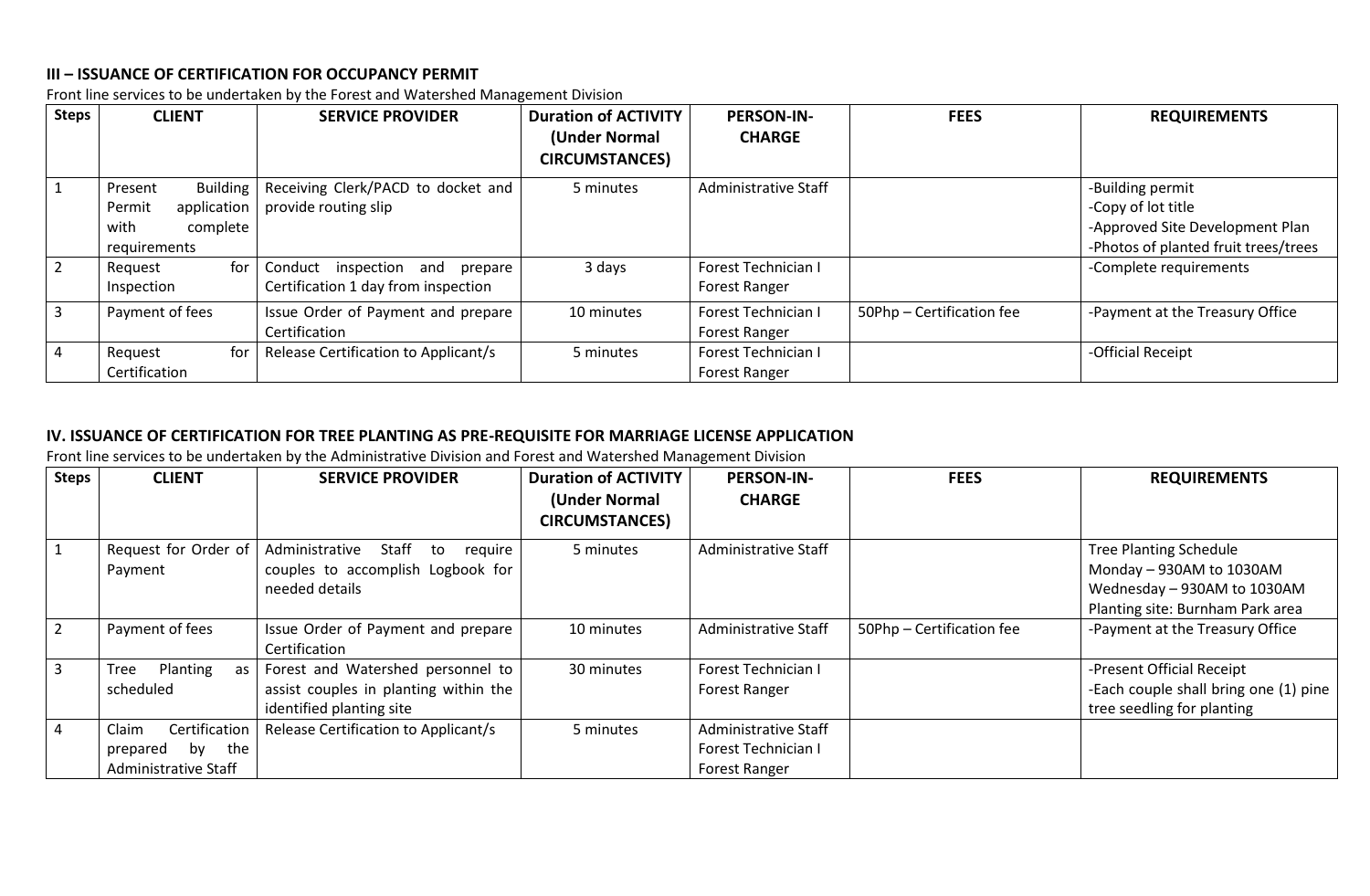# **IV. USE AREA WITHIN CITY PARKS INCLUDING BURNHAM PARK**

Front line services to be provided by the Parks and Burnham Park Divisions

| <b>Steps</b>   | <b>CLIENT</b>       | <b>SERVICE PROVIDER</b>                                      | <b>Duration of</b><br><b>ACTIVITY</b><br>(Under Normal | <b>PERSON-IN-CHARGE</b>                                                                 | <b>FEES</b>                                                                                                                                                                                                                                                                                                                                                                                                                                                                                                                                                                                                                                                                                              | <b>REQUIREMENTS</b>                                                                                                                                     |
|----------------|---------------------|--------------------------------------------------------------|--------------------------------------------------------|-----------------------------------------------------------------------------------------|----------------------------------------------------------------------------------------------------------------------------------------------------------------------------------------------------------------------------------------------------------------------------------------------------------------------------------------------------------------------------------------------------------------------------------------------------------------------------------------------------------------------------------------------------------------------------------------------------------------------------------------------------------------------------------------------------------|---------------------------------------------------------------------------------------------------------------------------------------------------------|
|                |                     |                                                              | <b>CIRCUMSTANCES)</b>                                  |                                                                                         |                                                                                                                                                                                                                                                                                                                                                                                                                                                                                                                                                                                                                                                                                                          |                                                                                                                                                         |
| $\mathbf{1}$   | Letter Request      | Receiving Clerk/PACD to docket and<br>provide routing slip   | 5 minutes                                              | Administrative Staff                                                                    |                                                                                                                                                                                                                                                                                                                                                                                                                                                                                                                                                                                                                                                                                                          | - Letter request to indicate the Area,<br>time, date and activity including use<br>of Electricity, at least three (3) days<br>before actual Use of Area |
| $\overline{2}$ | Verify availability | Requested Area is available                                  | 5 minutes                                              | Administrative<br>Staff<br>(for City Parks)<br>Burnham Park Staff<br>(for Burnham Park) |                                                                                                                                                                                                                                                                                                                                                                                                                                                                                                                                                                                                                                                                                                          | -In cases of urgent City Government<br>activities, priority shall be given to<br>the city government for Use of Area                                    |
| $\mathbf{3}$   | Payment of fees     | Issue Order of Payment for payment<br>at the Treasury Office | 5 minutes                                              | Administrative Staff<br><b>Burnham Park Staff</b>                                       | Use of Area - Burnham Park<br>Melvin Jones and Rose Garden-<br>a. 30,000Php for 5 hours of<br>actual use and 6,000Php for<br>every succeeding hour;<br>b. 1,500Php for every hour of<br>set-up time/rehearsals<br>or<br>15,000Php per day, whichever is<br>higher;<br>c. 40,000Php per day (8hrs) and<br>3,000Php for every hour<br>thereafter;<br>A<br>reparation<br>d.<br>and<br>maintenance bond of 25,000Php<br>shall be deposited with the City<br><b>Treasury Office</b><br>Abad Santos Driver, Sunshine<br>Park, Igorot Park, Tower of<br><b>Peace, Picnic Grove</b><br>a. 3,000Php for 5 hours of actual<br>use;<br>b. 5,000Php per day (8hrs) and<br>600Php for<br>every<br>hour<br>thereafter; | - Official Receipt                                                                                                                                      |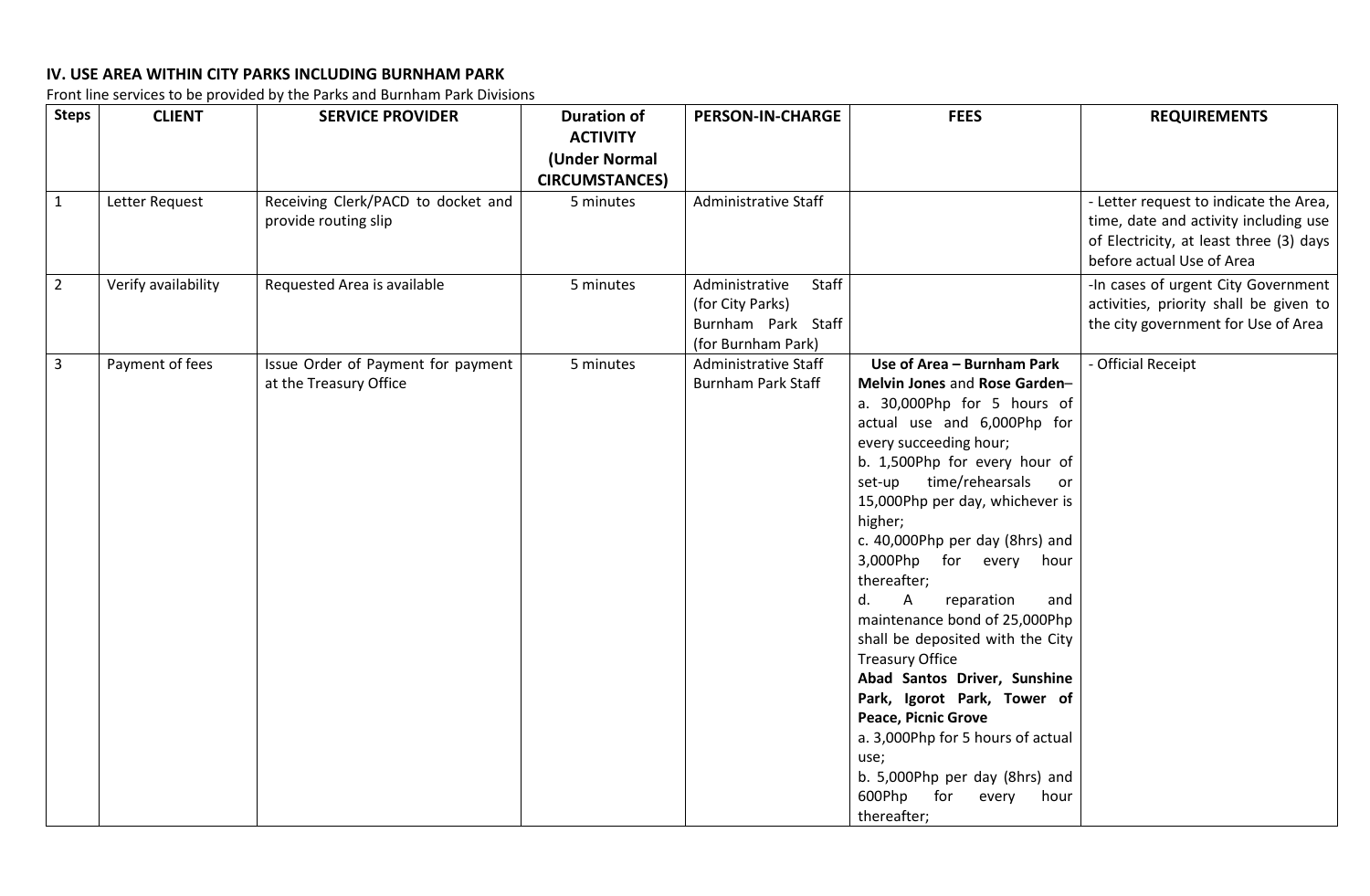|  | c. 350Php for every hour of set-            |
|--|---------------------------------------------|
|  |                                             |
|  | time<br>/rehearsal<br>up<br>or              |
|  | 2,000Php/day<br>whichever<br>is             |
|  | lower.                                      |
|  | d.<br>$\overline{A}$<br>reparation<br>and   |
|  | maintenance bond of 5,000Php                |
|  | shall be deposited with the City            |
|  | Treasury Office.                            |
|  | <b>Diplomat Heritage Hill</b>               |
|  | a. 500Php per hour or 4,000Php              |
|  | per day (8hrs) plus 100Php per              |
|  | every hour of electricity used for          |
|  | use of the 1 <sup>st</sup> Floor Hall right |
|  | wing of the old Diplomat Hotel              |
|  | b. 700Php per hour or 5,600Php              |
|  | per day (8hrs) plus 100Php for              |
|  | every hour of electricity used              |
|  | c. Use of the grounds for photo             |
|  | shoots, concerts, and any other             |
|  | legal and moral functions shall             |
|  | be 1,000Php for 5 hours of                  |
|  | actual use or 2,000Php per day              |
|  | (8hrs). 100Php shall be charged             |
|  | for every hour of set-up time.              |
|  | d. A<br>reparation<br>and                   |
|  | maintenance bond of 5,000Php                |
|  | shall be deposited with the City            |
|  | <b>Treasury Office</b>                      |
|  | <b>Utility Fees</b>                         |
|  | 1. Use of Electricity                       |
|  | a. Tapping of electricity -                 |
|  | 500Php per hour                             |
|  | b. For other activities $-1$ to 2           |
|  |                                             |
|  | bulbs - 100Php per hour                     |
|  | c. Generator users $-1,000P$ hp             |
|  | environment fee shall be                    |
|  | charged                                     |
|  | 2. Garbage hauling and tipping              |
|  | fee $-$ 1,200Php per ton and may            |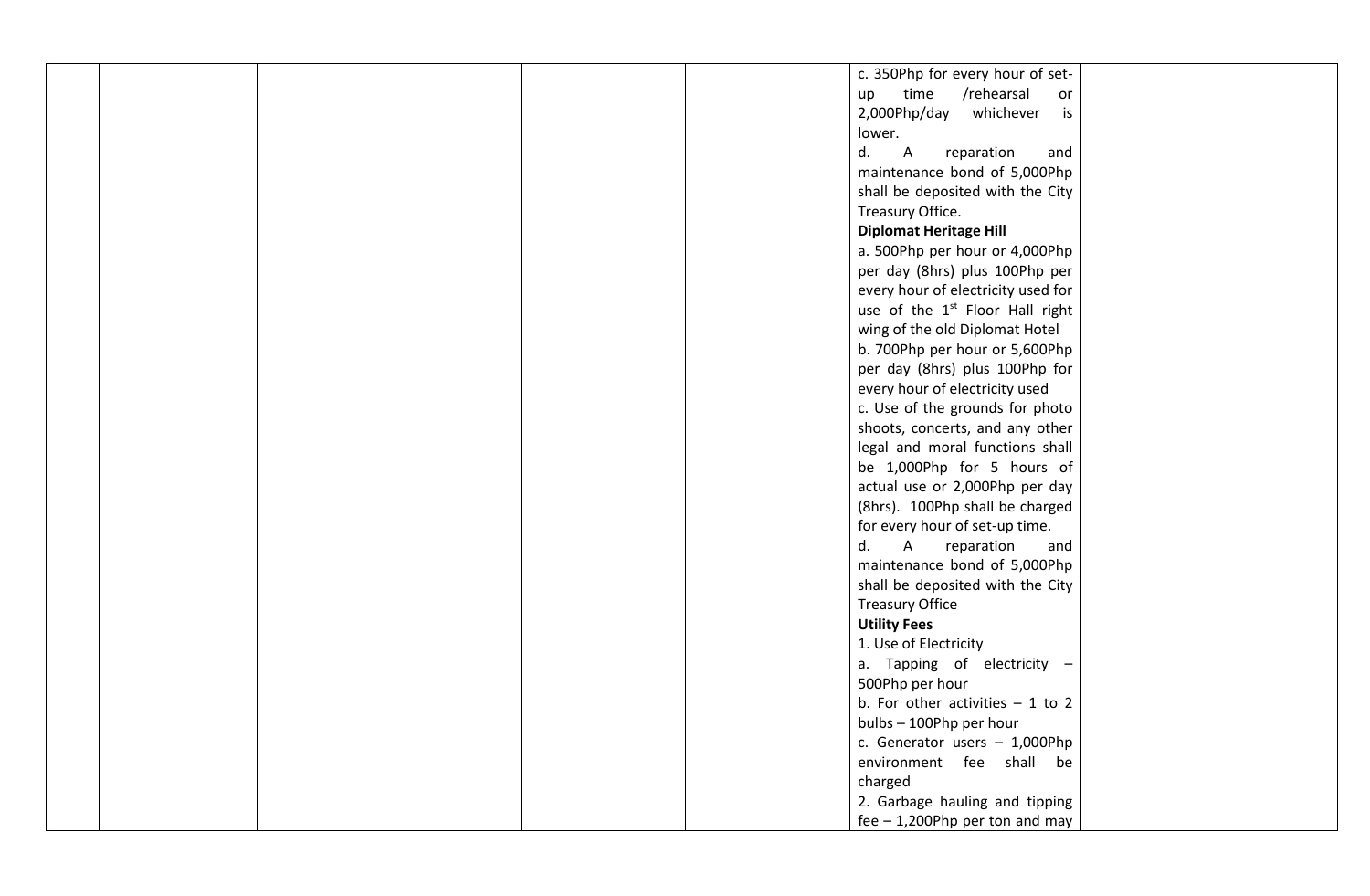|             |                                        |           | increase, without prior notice, |                                      |
|-------------|----------------------------------------|-----------|---------------------------------|--------------------------------------|
|             |                                        |           | subject to prevailing rates     |                                      |
| Use of Area | accomplished<br>Release<br>and<br>form | 5 minutes | Administrative Staff            | Applicant/s to accomplish the Use of |
|             | explain Terms and Conditions in the    |           | <b>Burnham Park Staff</b>       | Area Form in triplicate copies upon  |
|             | Use of Area                            |           |                                 | presentation of Official Receipt     |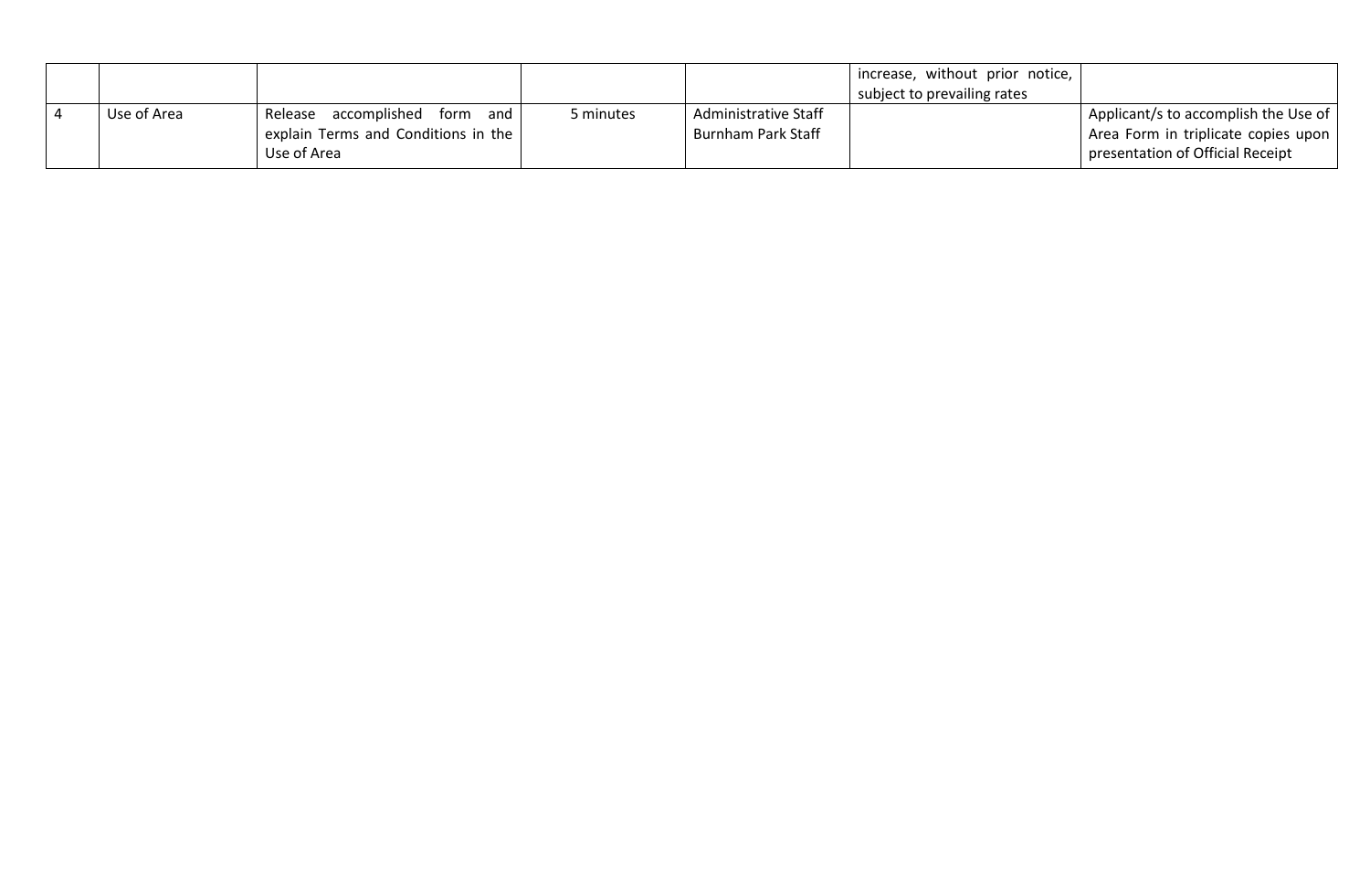## **V. IMPLEMENTTION OF THE CLEAN AIR ORDINANCE (CO 61, s. 2008) ON SMOKE BELCHING VEHICLES**

Front line services to be provided by the Roadside Inspection Testing and Monitoring Team (RITMT)

#### **PROCEDURE:**

- 1. Identify location for the Roadside Inspection Testing and Monitoring Team (RITMT) Operation
- 2. All flagged smoke belching vehicles shall be subjected to smoke emission testing
- 3. The RITMT Information Education Officer shall explain to the vehicle owner/driver the purpose of the operation and the merits of the Clean Air Ordinance
- 4. The RITMT Enforcer shall request a copy each of the vehicle's Official Receipt and Certificate of Registration and Driver's License of the owner/driver for validation
- 5. The RITMT Technician shall conduct emission testing of the flagged vehicle in accordance with the prescribed procedures in the Ordinance
- 6. The RITMT Technician shall inform the vehicle owner/driver of the emission test result: **PASSED** the vehicle shall be allowed to leave the area, NO fees shall be collected; **FAILED** – Confiscation of one (1) vehicle plate or Driver's License of the owner/driver for failing the emission standards
- 7. The Baguio City Police Office Ticketing Officer shall issue a Traffic Citation Ticket (TCT) for smoke belching and return the copies of the vehicle's OR/CR to the vehicle owner/driver and inform him/her of the process in the retrieval of the confiscated plate/license.

| <b>Steps</b>   | <b>CLIENT</b>                    | <b>SERVICE PROVIDER</b>                 | <b>Duration of</b>    | <b>PERSON-IN-</b>     | <b>FEES</b>                     | <b>REQUIREMENTS</b>                                     |
|----------------|----------------------------------|-----------------------------------------|-----------------------|-----------------------|---------------------------------|---------------------------------------------------------|
|                |                                  |                                         | <b>ACTIVITY</b>       | <b>CHARGE</b>         |                                 |                                                         |
|                |                                  |                                         | (Under Normal         |                       |                                 |                                                         |
|                |                                  |                                         | <b>CIRCUMSTANCES)</b> |                       |                                 |                                                         |
| $\mathbf{1}$   | Present Traffic Citation Ticket  | Frontline Staff shall Base Radio verify | 3 minutes             | <b>RITMT Enforcer</b> |                                 | -Vehicle's recent Official Receipt and Certificate of   |
|                | (TCT) and vehicle's OR/CR at the | the vehicle owner/driver's offense      |                       |                       |                                 | Registration                                            |
|                | CEPMO main office                | based on CEPMO database                 |                       |                       |                                 | -Traffic Citation Ticket (TCT)                          |
| $\overline{2}$ | Payment of fees                  | Issuance of Order of Payment at the     | 5 minutes             | RITMT personnel       | Polluter's Fee                  | -Payment at the Treasury Office                         |
|                |                                  | CEPMO main office                       |                       |                       | For vehicle owner               |                                                         |
|                |                                  |                                         |                       |                       | $1st$ Offense – P1,000.00       |                                                         |
|                |                                  |                                         |                       |                       | $2nd$ Offense - 3,000.00        |                                                         |
|                |                                  |                                         |                       |                       | Offense<br>3 <sup>rd</sup><br>& |                                                         |
|                |                                  |                                         |                       |                       | Subsequent Offenses             |                                                         |
|                |                                  |                                         |                       |                       | 5,000.00                        |                                                         |
|                |                                  |                                         |                       |                       | For driver                      |                                                         |
|                |                                  |                                         |                       |                       | $1st$ Offense – P100.00         |                                                         |
|                |                                  |                                         |                       |                       | $2nd$ Offense – P200.00         |                                                         |
|                |                                  |                                         |                       |                       | 3rd Offense - P500.00           |                                                         |
|                |                                  |                                         |                       |                       | <b>Validation Emission</b>      |                                                         |
|                |                                  |                                         |                       |                       | Testing Fee-P100.00             |                                                         |
| $\overline{3}$ | Vehicle upkeep for Re-testing of | Conduct Re-testing of the vehicle at    | 30 minutes            | RITMT Technician      |                                 | -Official Receipt                                       |
|                | failed vehicle                   | the Baguio Sewerage Treatment Plant     |                       |                       |                                 | Vehicle properly repaired to meet the emission          |
|                |                                  | (BSTP), North Sanitary Camp, Baguio     |                       |                       |                                 | standards                                               |
|                |                                  | City Testing area                       |                       |                       |                                 | If PASSED - Claim confiscated plate/license at the City |

## **A. RETRIEVAL OF CONFISCATED VEHICLE PLATE OR DRIVER'S LICENSE**